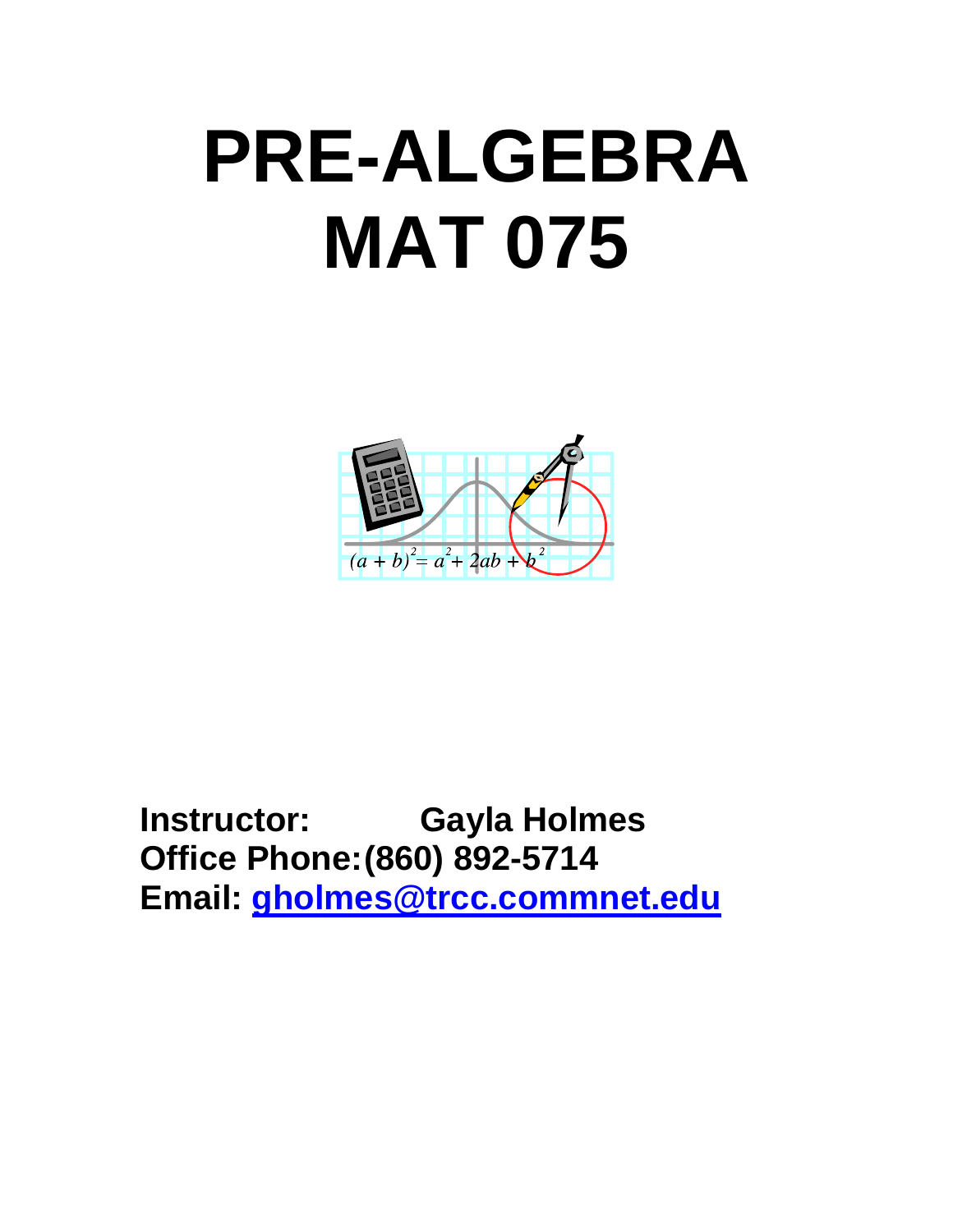| <u>Text:</u>               | Pre-algebra, K. Elayn Martin-Gay, 5 <sup>th</sup> edition                                                                                                                                                                                                                                                |
|----------------------------|----------------------------------------------------------------------------------------------------------------------------------------------------------------------------------------------------------------------------------------------------------------------------------------------------------|
| <b>Course Description:</b> | Course focuses on basic arithmetic and pre-algebra<br>skills. Topics include whole numbers, fractions,<br>decimals, signed numbers, proportions, percents,<br>algebraic expressions and equations, elements of<br>geometry.                                                                              |
| Course Evaluation:         | Tests $-70\%$ ; Homework $-10\%$ ; Final Exam $-20\%$ .<br>A test will be given after every chapter.                                                                                                                                                                                                     |
| Grading:                   | $A = 94-100$ ; $A = 90-93$ ; $B = 87-89$ ; $B = 83-86$ ; $B = 83-86$<br>80-82; C+ = 77-79; C = 73-76; C- = 70-72; D+ = 67-<br>69; D = 64-66; D- = 60-63; F = Below 60.                                                                                                                                   |
|                            | This course does not count toward graduation<br>requirements. This course requires a grade of C# or<br>better to pass and go to the next math course (MAT<br>095). Calculators are not allowed.                                                                                                          |
| Attendance:                | Attendance is extremely important. Regular class<br>attendance is expected.                                                                                                                                                                                                                              |
| Homework:                  | Homework is assigned at the end of each class. You<br>are expected to do your homework regularly.<br>Assignments from the text will give you an opportunity<br>to practice your basic math skills but will not be<br>collected. The "MyMathLab" assignments will be<br>calculated into your final grade. |
| <b>Support Services:</b>   | Free tutorial services are available in the Tutoring and<br>Academic Support Center – TASC, located in the<br>Learning Resources Center (The Library). Schedule<br>an appointment with me for extra help.                                                                                                |
| Office Hours:              | My office is located within Student Services on the<br>Mohegan Campus. I am available by appointment.<br>To schedule, please call 383-5217.                                                                                                                                                              |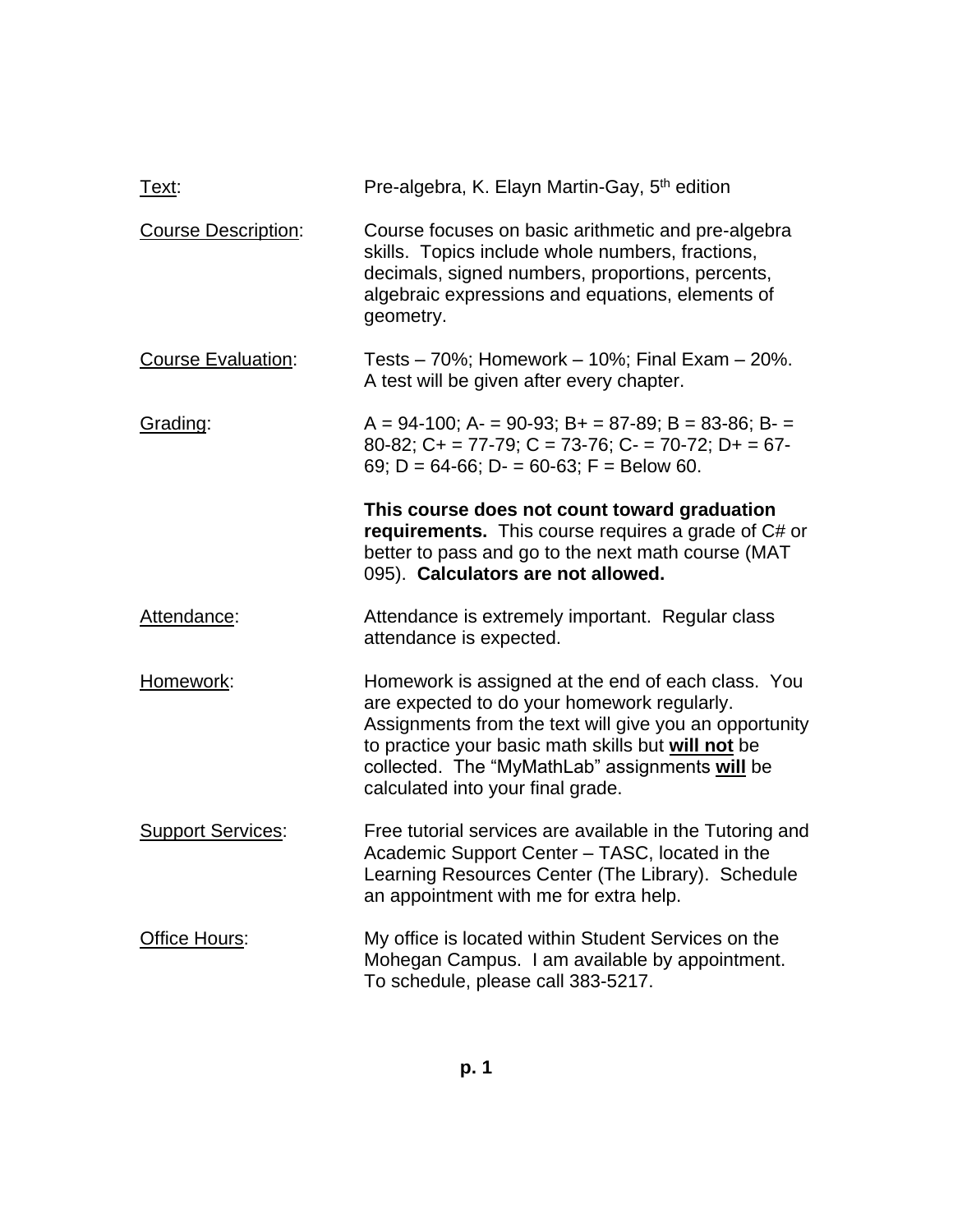| <b>Disabilities Statement:</b>       | Students with learning, physical, or mental disabilities,<br>who may require special accommodations and<br>support services, are encouraged to consult the<br>following:                                                                                                                                                                                                                                                                                      |  |
|--------------------------------------|---------------------------------------------------------------------------------------------------------------------------------------------------------------------------------------------------------------------------------------------------------------------------------------------------------------------------------------------------------------------------------------------------------------------------------------------------------------|--|
|                                      | 1. Chris Scarborough, Learning Specialist 892-5751<br>2. Judy Hilburger, Advisor and Accommodation<br>Provider for students with documented physical<br>disabilities 892-5744<br>3. Matt Liscum, Counselor 383-5240<br>4. The instructor during the first two weeks of class<br>892-5714                                                                                                                                                                      |  |
| <b>Class Cancellations:</b>          | If class is cancelled for any reason, it will be posted<br>on the class shell on WebCT, or you may call my<br>office phone (892-5714) if you do not have internet<br>access at home.                                                                                                                                                                                                                                                                          |  |
| <b>College Withdrawal</b><br>Policy: | A student who finds it necessary to discontinue a<br>course must complete a withdrawal form in the<br>Registrar's Office. The deadlines to withdraw without<br>or without an instructor's signature are printed in the<br>Fall 2007 Schedule of classes. Students who do not<br>withdraw, but stop attending classes will be assigned<br>"F #". Eligibility for refund of tuition is based upon the<br>date withdrawal is received by the Registrar's Office. |  |
| <b>Cellular Phones/Beepers:</b>      | Cellular phones and beepers are allowed in the class<br>or in the Learning Resource Center only if they are<br>turned off or turned to a silent mode. Under no<br>circumstances are phones to be answered in class.<br>When there are extenuating circumstances that<br>require a student to be available by phone or beeper,<br>the student should speak to the instructor prior to<br>class, so that together they can arrive at an<br>agreement.           |  |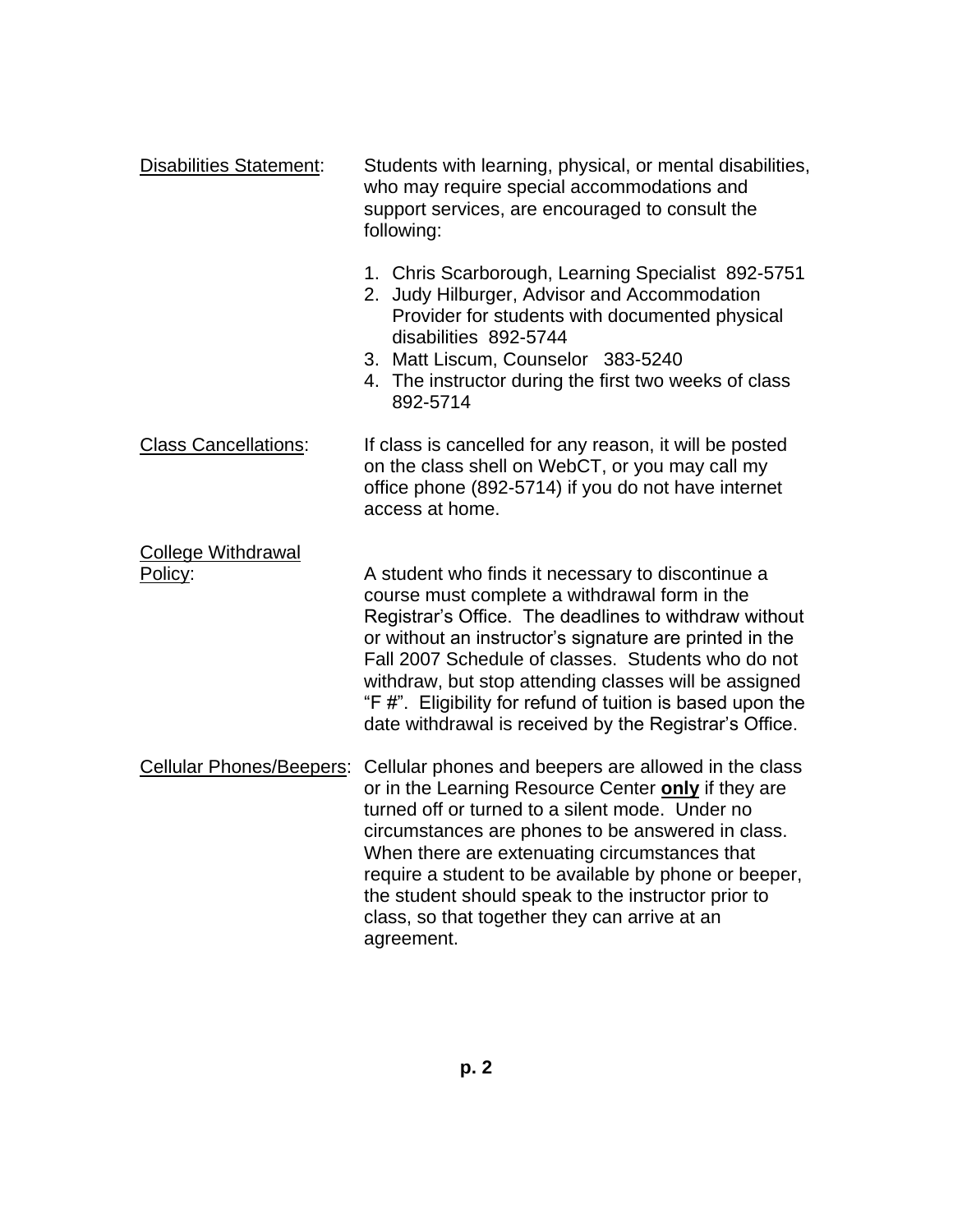Academic Integrity Policy: Academic integrity is essential to high standards in higher education. Failure to act with academic integrity severely limits a person's ability to succeed in the classroom and beyond. Furthermore, academic dishonesty erodes the legitimacy of every degree awarded by the college. In this class and in the course throughout your academic career, present only your own, best work.

## **CONSIDER THE FOLLOWING, WHENEVER YOU FEEL LIKE GIVING UP.** NEVER GIVE UP

"The easiest thing in the world to do is to quit (075) when things get tough:

To give up trying and to say that you have had enough.

To loose your faith when skies are gray and troubles will not end;

Then turn your eyes upon the ground while all your hopes descend:

To admit you are a failure and to seek a helping hand;

And, then forever go about with failure as your brand.

With great ease you can accomplish all the things that I have said;

For the resting place of failure makes a most inviting bed.

But, if you like some must waiver while your dreams are dying;

Remember you can still be victorious, if only you keep trying."

Author: Ben Burroughs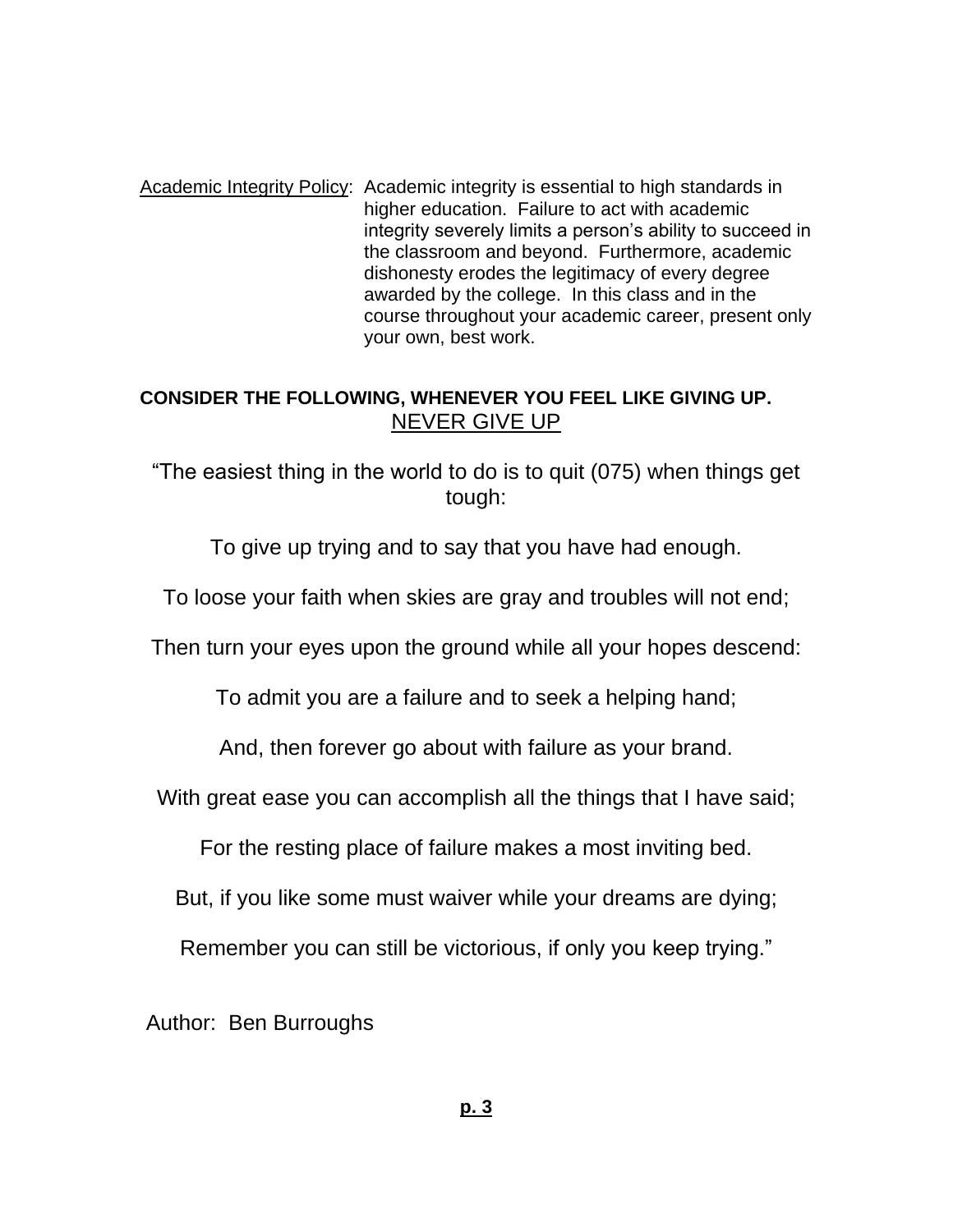## **COURSE CONTENT AND COURSE OUTCOME:**

| <b>Chapter 1</b> | Whole numbers. Introduction to Algebra<br>Sections 1.7 - 1.8 |
|------------------|--------------------------------------------------------------|
| <b>Outcomes</b>  | Objectives in sections 1.7 and 1.8                           |
|                  | Test 1                                                       |
| <b>Chapter 2</b> | <b>Integers</b><br>Sections 2.1 - 2.6                        |
| <b>Outcomes</b>  | Objectives in sections 2.1 through 2.6                       |
|                  | Test <sub>2</sub>                                            |
| <b>Chapter 3</b> | <b>Equations</b><br>Sections $3.1 - 3.4$                     |
| Outcomes:        | Objectives in sections 3.1 through 3.4                       |
|                  | Test 3                                                       |
| <b>Chapter 4</b> | <b>Fractions</b><br>Sections $4.1 - 4.8$                     |
| Outcomes:        | Objectives in sections 4.1 through 4.8                       |
|                  | Test 4                                                       |
| <b>Chapter 5</b> | <b>Decimals</b><br>Sections $5.1 - 5.6$                      |
| Outcomes:        | Objectives in sections 5.1 through 5.6                       |
|                  | Test 5                                                       |